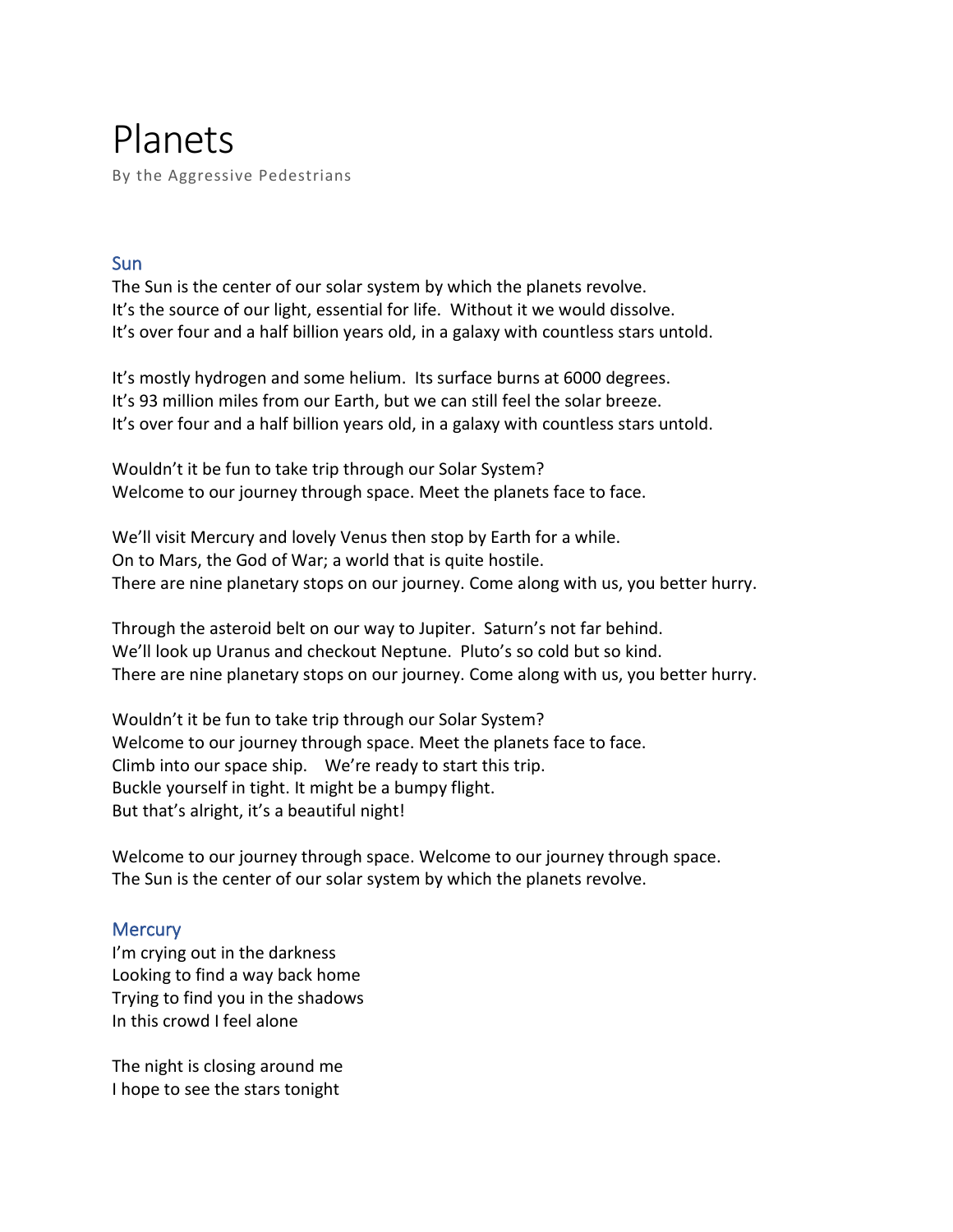I want to ask you for forgiveness Can't sleep until I try

She stands there with a look in her eyes The fever's broken see the Mercury rise We dance down on the edge of a knife Quicksilver come and make it all right The heat of day in the middle of the night The sky is dark but Mercury's bright

I feel the rhythm inside me A steady beat, it fills the night I run away from my comfort Desperate now for any fight

Such a cost for my freedom It's not worth the price you paid All indulgences worthless My broken heart has been remade

She stands there with a look in her eyes The fever's broken see the Mercury rise We dance down on the edge of a knife Quicksilver come and make it all right The heat of day in the middle of the night The sky is dark but Mercury's bright

#### **Venus**

She is Venus, she's sneaks between us. Hiding slightly by the sun that's rising in the morning, in the morning. She spins lovely in her own study Wondering suddenly "if Mars could love me without warning, without warning?"

A vision of light, she's a marvelous sight Such a goddess looking for the fondness of another, of another. And when she's playful, she's quite delightful But when she's spiteful, she's quite the handful to bother, too much to bother.

Mars is running to take cover from funny weather because Venus is changing her mind!

She is Venus, she's sneaks between us. Hiding slightly by the sun that's rising in the morning. in the morning.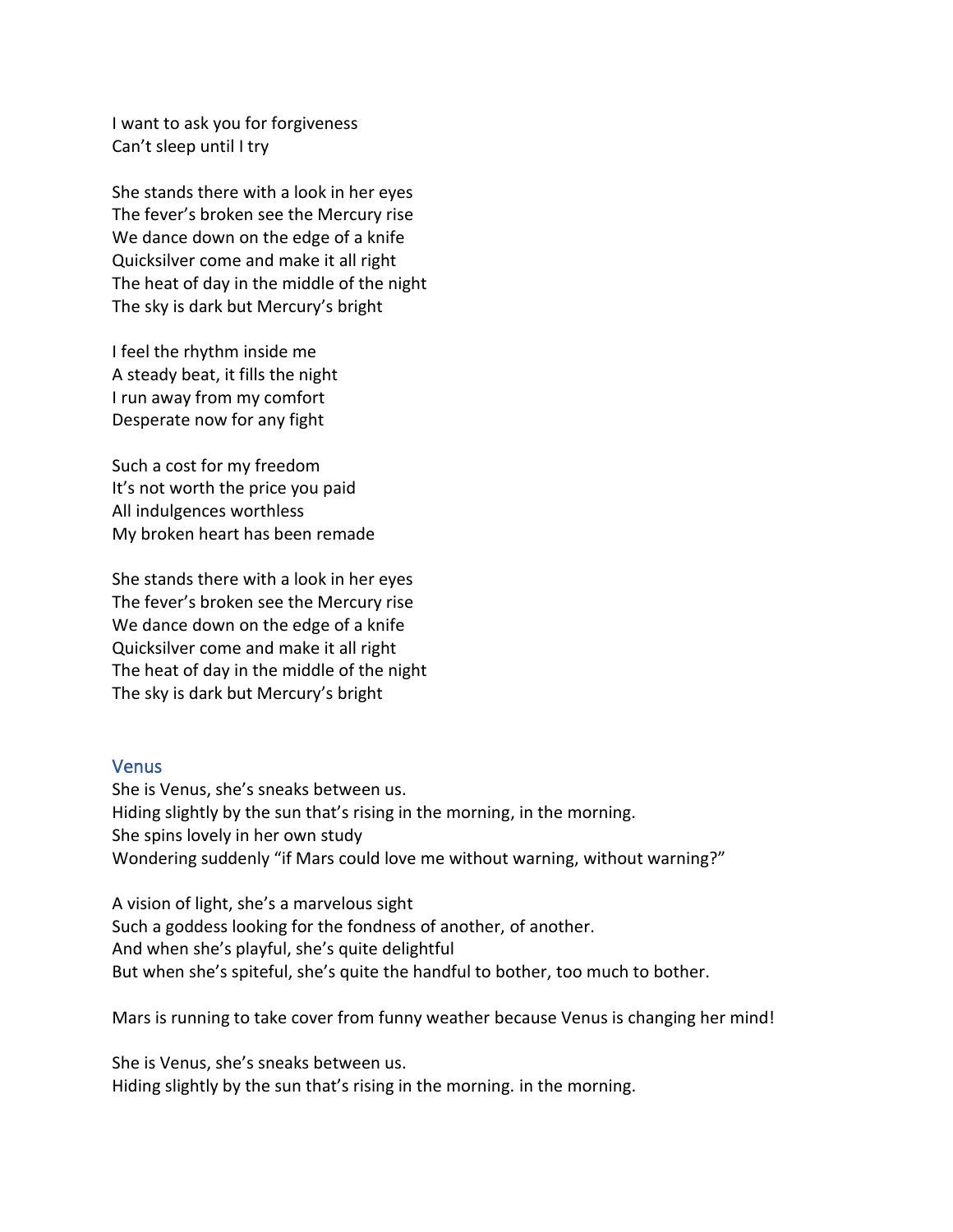In the morning, In the morning, In the morning, In the morning

Mars is running to take cover from funny weather because Venus is changing her mind! Mars is running to take cover from funny weather because Venus is changing her mind! Venus is changing her mind!

## Earth

The world is large It's a big, big place I can't make it outside We're in outer space

My dog looks up at me, Asks what's going on? I'm lost in the cosmos My dog she's found

Feel like nothing, less than a man The universe expanding, what's the scam

Math is exact Statistics, they lie Results are subjective To the human eye.

I need a map To find my way home I'm a lonesome traveler On a quiet lonely road.

Feel like nothing, less than a man The universe expanding, what's the scam

Feel like nothing, less than a man The universe expanding, what's the scam Feel like nothing, less than a man The universe expanding, what's the scam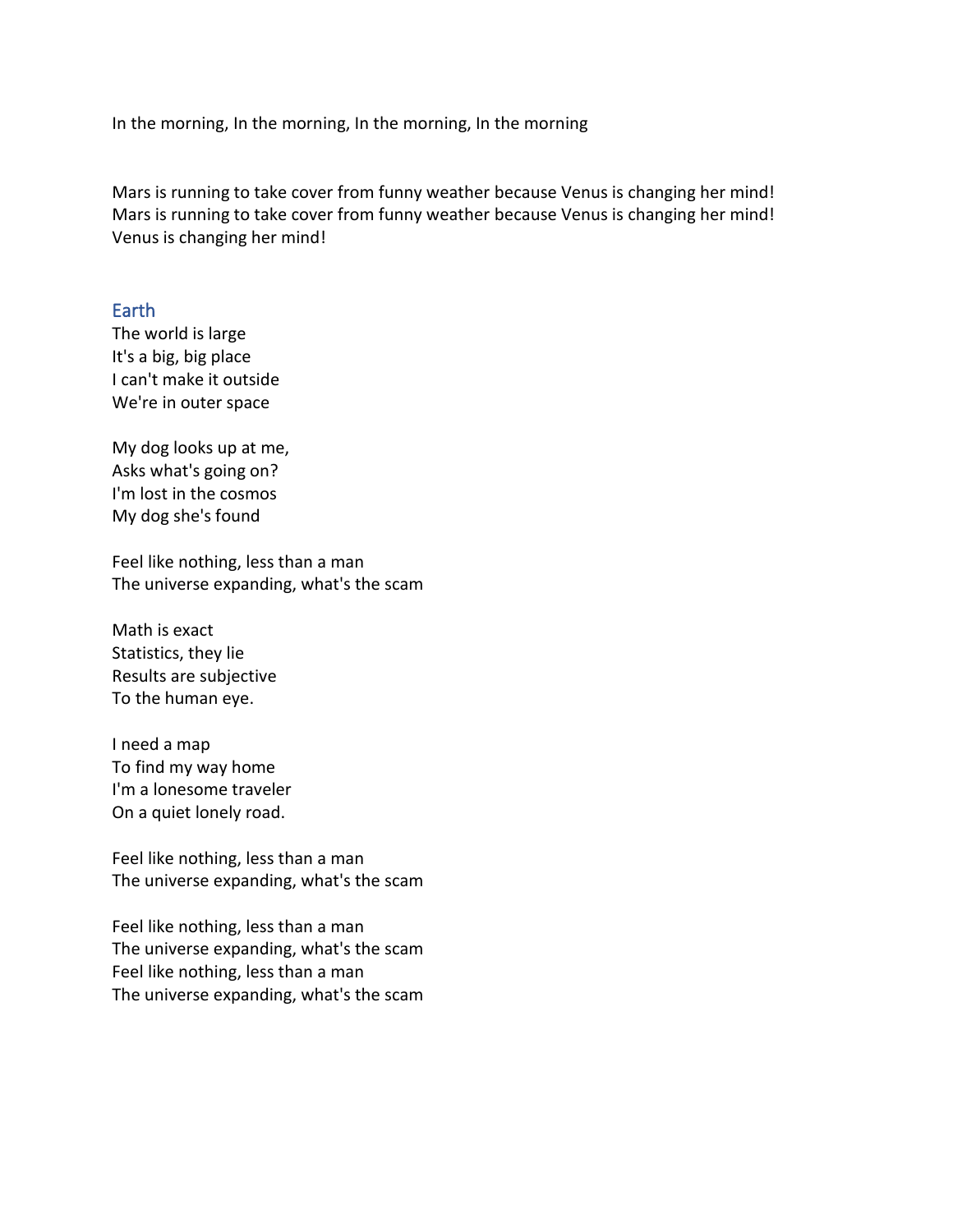## **Moon**

Monday – Last day of Innocence. One Day we'll look back at it And say it all was so simple then. Tuesday – I crawled out of bed. Station, cold, grey & dead The systems would not respond for me…. Life Here – Living on the Moon. Quite clear, precision kept in tune With balance can sustain a colony.

Wednesday – I moved to the South Wing. Radio still not responding. Generator could not be repaired Thursday – I felt transparent. Could not remember my parents Buried the crew and lost another satellite… Life Here – Living on the Moon. Seems clear, precision kept in tune With balance should sustain a colony.

This is your man on the moon. He wants to see your face so soon. So don't hang your head to cry. Just smile and look to the sky. Love, love I'll be with you soon. When I leave the moon.

Friday – Packed my bags to go. Outside where the rover is loaded full A day's journey to the next colony.

Saturday – traveling was so intense. The rover crashed dumping its contents. Forced on foot and wondering alone…

Life Here – Living on the Moon. Quite clear, precision kept in tune Is not enough to sustain a colony.

This is your man on the moon. He wants to see your face so soon. Just text-message the sky. Maybe you will get a reply. This is your man on the moon. He wants to see your face so soon. So don't hang your head to cry. Just smile and look to the sky. Love, love, I'll be with you soon. Love, love, I'll be with you soon. because I've left the moon.

#### **Mars**

This planet harvests blood from the wars that it reaps. They march in line keeping time though the blood has gotten mighty deep! Every soldier knows his post and he know the price for peace. He sees things in his dreams so he's never getting any relief! Never getting any relief!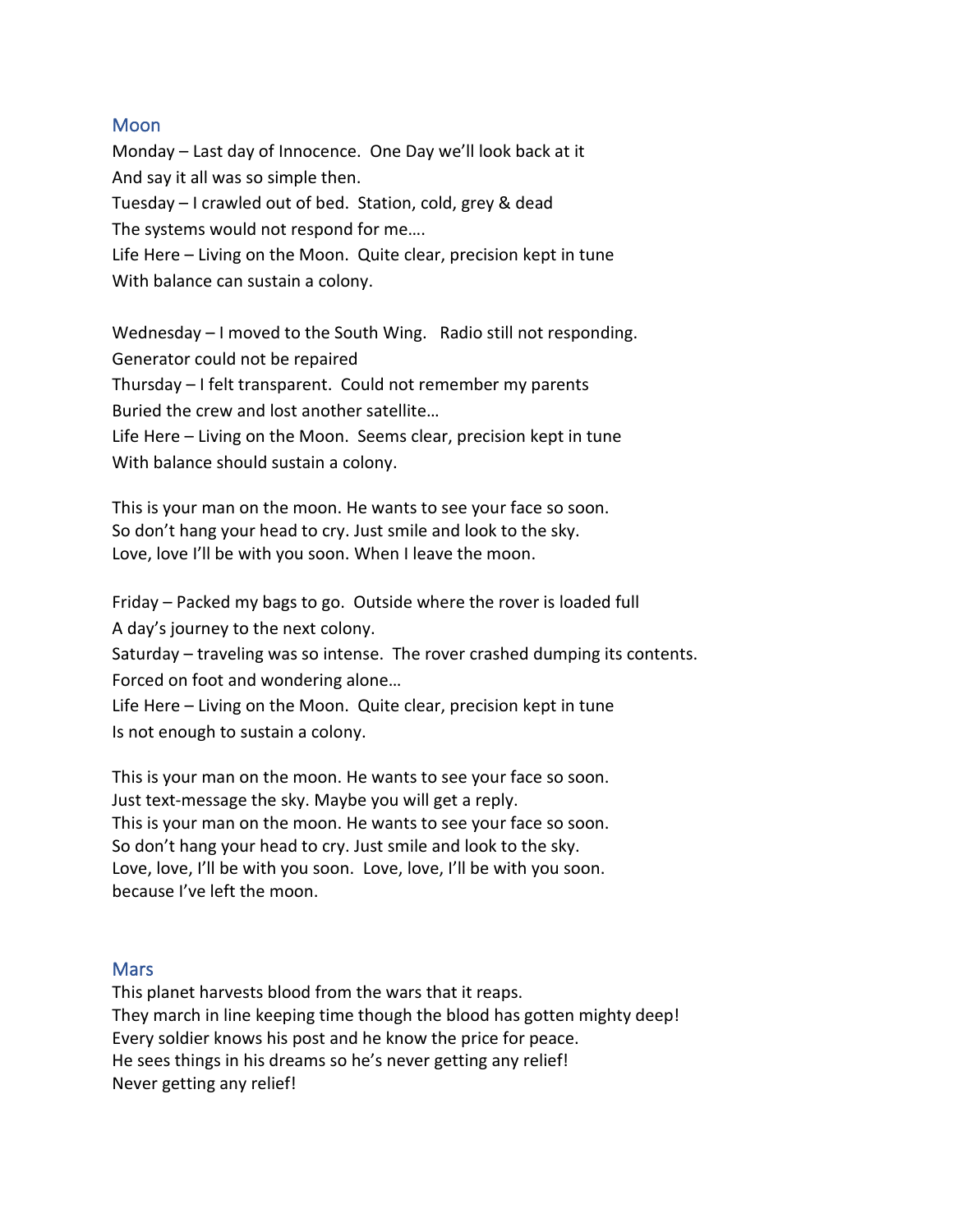This planet harvests blood from the wars that it reaps. They march in line keeping time though the blood has gotten mighty deep! Blood has gotten mighty deep! Every soldier knows her post and she know the price for peace. She sees things in her dreams so she's never getting any relief! Never getting any relief! Never getting any relief!

They say that love from above can soothe the deep red rage. Tempered minds may draw fair lines, but someone's going to open the cage. The beast with war like teeth hangs ominous in the sky Mars is the God of War; it's always been an eye for an eye! It's always been an eye for an eye! It's always been an eye for an eye!

Now listen Mars, when will you realize, that nothing good ever comes from fighting wars? I'm talking to you Mars, when will you realize, that nothing good ever comes from fighting wars?

We all get angry; we all get hurt. But you could spend your whole… life on through… trying to prove who hurt who first.

Listen here Mars, when will you realize, that nothing good ever comes from fighting wars? I want you to make love, love not war. I know that you, you've heard it before I want you to make love, love not war. I know that you, you've heard it before Mars, when will you realize, that nothing good ever comes from fighting wars?

## Asteroid Belt

Between Mars and Jupiter, there's a littered place many asteroids float around silently in space the dust and rocks they pass at a lazy pace ring of orbiting dust like celestial lace when the sun began to grow ten baby planets lined in a row their gravity gathered space dust formed giant orbs some with a crust It took a million years to grow in to these planets that we love and know nine had made it all the way the asteroid belt was an infant mortality. Or was it?

I'm alive and I hold the keys to the world's biggest mysteries in hiding - you - have not found me yet I'm alive someday you'll see this tiny dwarf will someday be the universe's biggest discovery It will just take time

Ceres did not want to be a plain old planet like you and me a tender mil-lion years old he Rebelled, told his parents no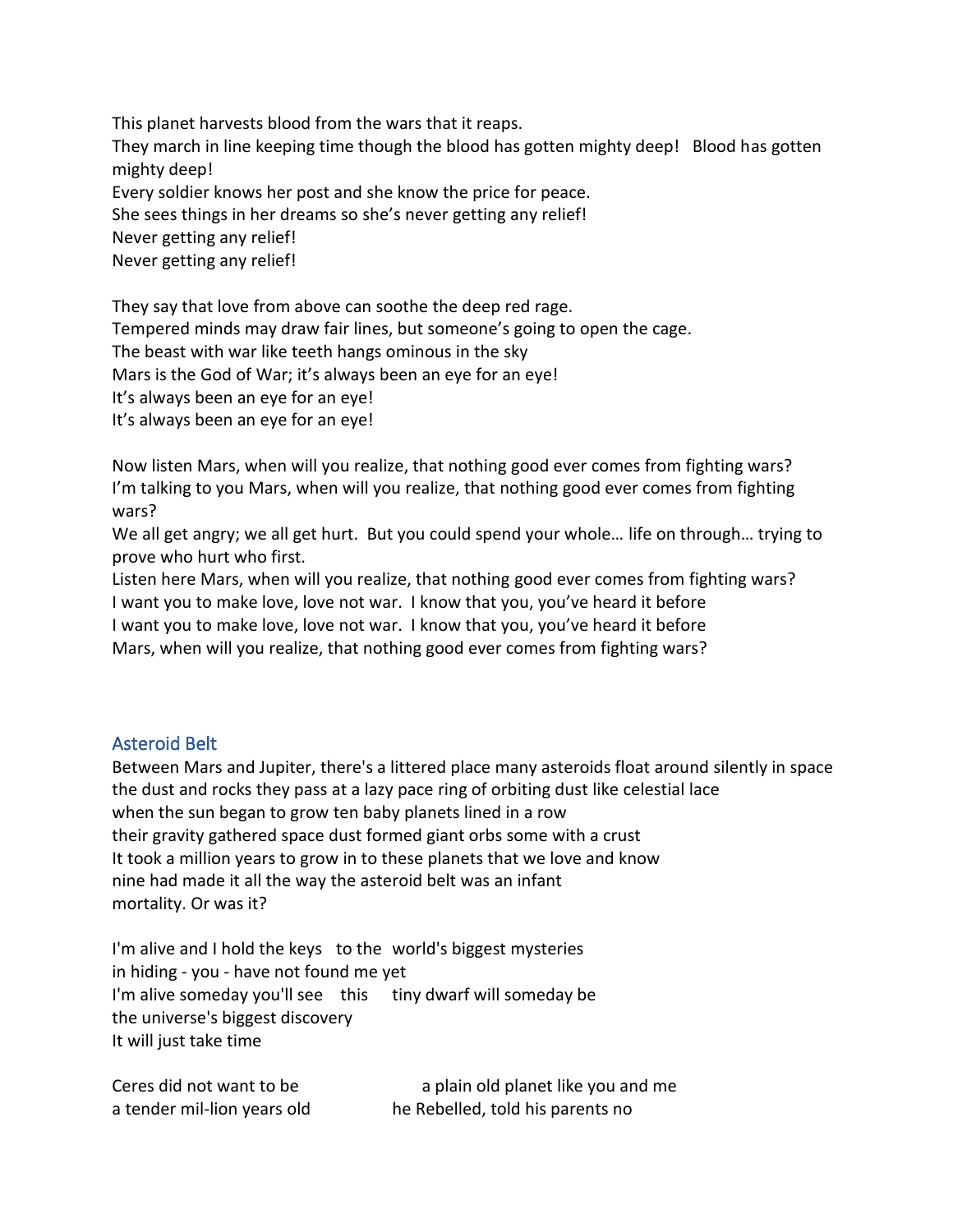wanting to be different and cool he lunged for Jupiter's massive pull planetesimal pieces shattered leaving us dissected matter but a voice remains

I'm alive and I hold the keys to the world's biggest mysteries in hiding - you - have not found me yet I'm alive someday you'll see this tiny dwarf will someday be the universe's biggest discovery It will just take time

There could be more to that orb could have started life and more may hold answers for us all may break down scientific walls we see clues right here on Earth we're finding parts from this failed birth we think mantle crust and core please teach us Ceres tell us more Tell us more

I'm alive and I hold the keys to the world's biggest mysteries in hiding - you - have not found me yet I'm alive someday you'll see this tiny dwarf will someday be the universe's biggest discovery It will just take time

Between Mars and Jupiter lies a cosmic space. Billions of years have passed Ceres hid its face, a woven space blanket like crystalline chimes A snapshot of creation Frozen in time

## **Jupiter**

Jupiter, child of Saturn, king of gods You were once the guardian of Justice In your temple men decreed – war Then gave you thanks for all their triumphs

But you're so cold you're spinning out of control You hurl your lightning bolts and brew your storms of anger defend the universe but never get to rest

Smitten by Calisto's golden hair You sired the mighty hunter Arctos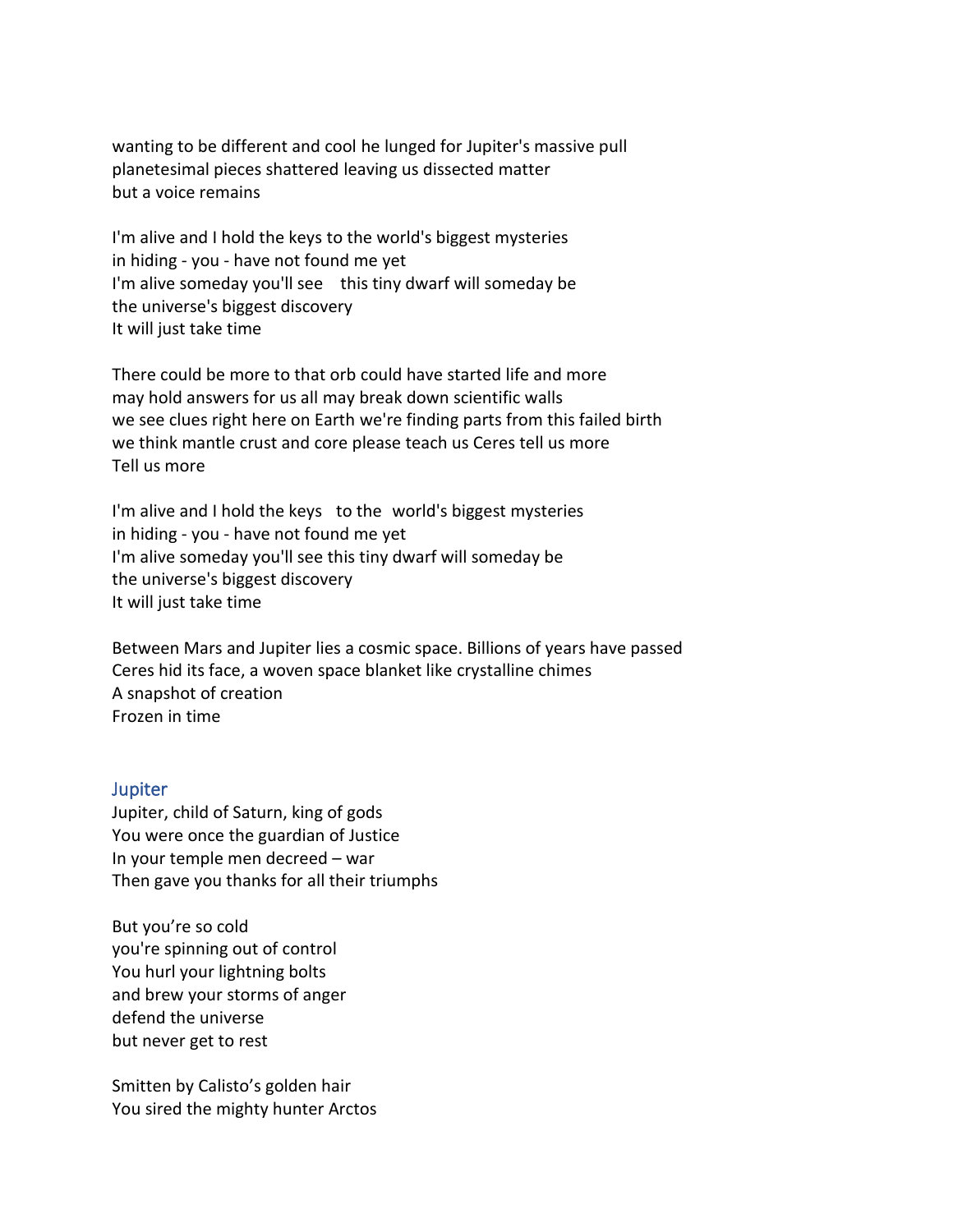Disguised to keep her safe from Juno's wrath Arctos shot an arrow that nearly killed her

But you're so cold you're spinning out of control You hurl your lightning bolts and brew your storms of anger defend the universe but never get to rest

Jupiter, be true to Juno's love Beware the boundless rage that dwells within her Protect the moons you love, they're in your care Don't risk their lives by living in deceit

But you're so cold you're spinning out of control You hurl your lightning bolts and brew your storms of anger defend the universe but never get to rest

Watch out for Juno! She's got her eye on you and those thirty other moons those dirty other moons those flirty other moons

#### **Saturn**

Saturn is bright tonight; it's burning near satellite. I'm sitting in candlelight reflecting on my inner sight.

Mmmh, mmh, mmh, Yea!

If I choose to breath, and I choose to see, and I choose to live, shouldn't I offer something? Naked to the eyes of the world, all I have is who I am.

So, look at me, and tell me what you see. I need to believe in something more than me. Look at me, and tell me what you see. I need to believe in something more than me.

This world plays for keeps. Survival doesn't always come cheap. I'm taking time here & now to access the balance sheet; because people need to eat, people need to love, some people need to walk in the light of their God above; it lights a path to show how much they have loved. How much have you loved?

Let's reach into the heart of it and search for the truth…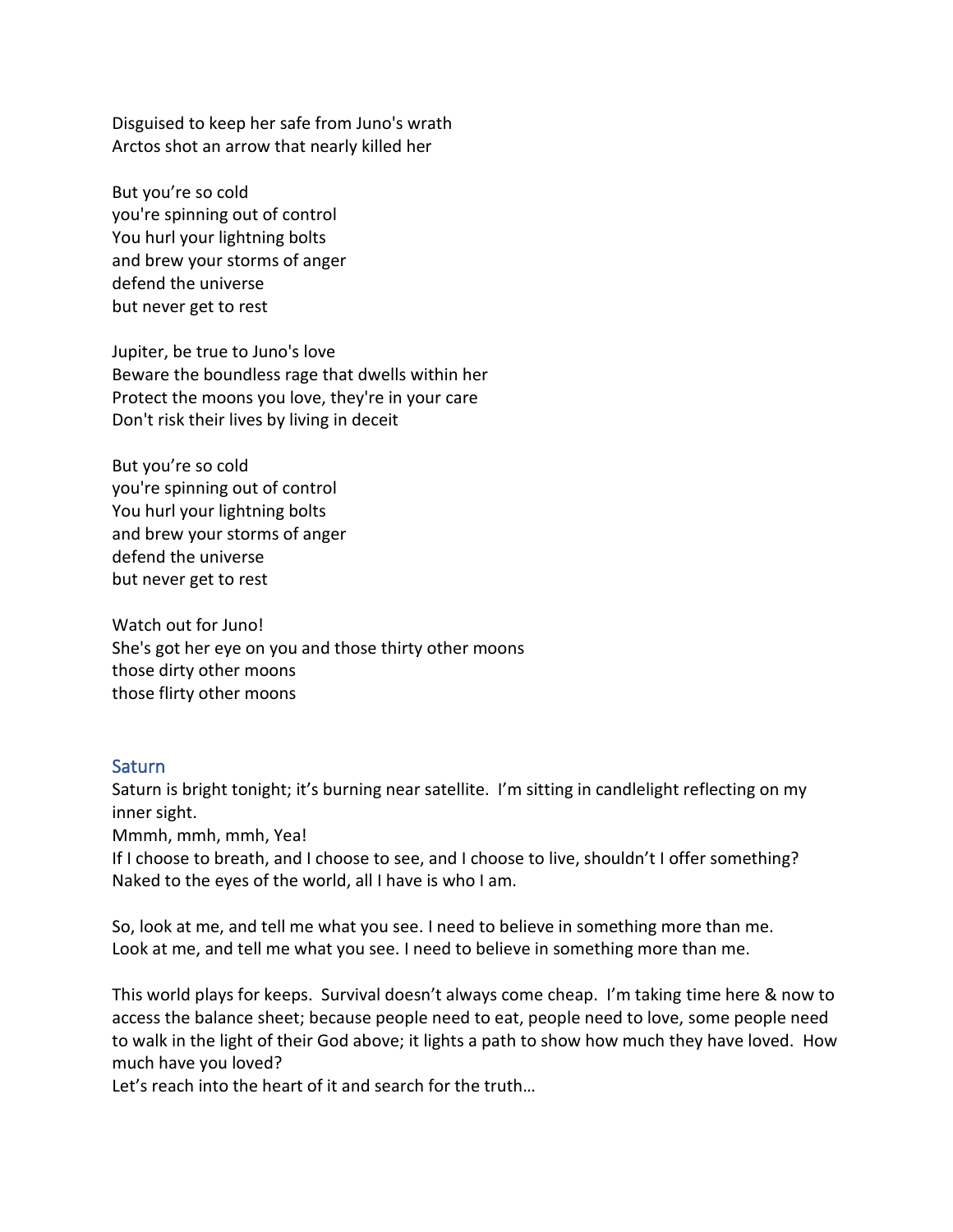Look at me, and tell me what you see. I need to believe in something more than me. I'm a man. I'm doing the best I can. Just making another day; Baby, tell me it's okay. Look at me, and tell me what you see. I need to believe in something more than me. I'm a man. I'm doing the best I can. Just making another day; Baby, tell me it's okay.

Saturn, you're bright tonight, you're burning near satellite. I'm sitting in candlelight reflecting on my inner sight.

Saturn is bright tonight, while I face these changes.

# Uranus

(Discovered in 1781) Mona Lisa had come to meet me because I had pressed on. I received her at my door with her hair tight and long. I invited her with a wink and a grin and commented on her pretty dress. She admired my art collection. She said she was quite impressed in that pretty dress.

Mona Lisa, I can still see you in the dreams I have at night.

But now that you're before me, Hope everything turns out alright. Hope everything turns out alright.

I bent over to make us both a drink. She turned to the window with the telescope peering into night.

And she said, "Oh, baby"

"Uranus looks fine in the light of a full moon. Uranus looks fine in a light of a full moon." And that's when I misunderstood what she had said.

Joan of Arc was searching in the dark when I happened upon that scene. She commanded the French Army though she was only nineteen. Indeed, her Visions were holy, and her victories she told me were but by the hand of God. But this night was awfully dark and it looked like I was all that she had; all that she had.

Joan of Arc quickly remarked, "We need a plan before they wake."

"You choose a route of a hapless scout and we could make a grave mistake. The English might even burn me at the stake."

And so, I bent over to consult my compass.

She looked up to the Heavens as though They might partake.

And she said, "Oh, Lord"

"Uranus looks fine in the light of a full moon. Uranus looks fine in a light of a full moon." but that's when I misunderstood what she had said. While reciting the directions I misread That led her North instead of West.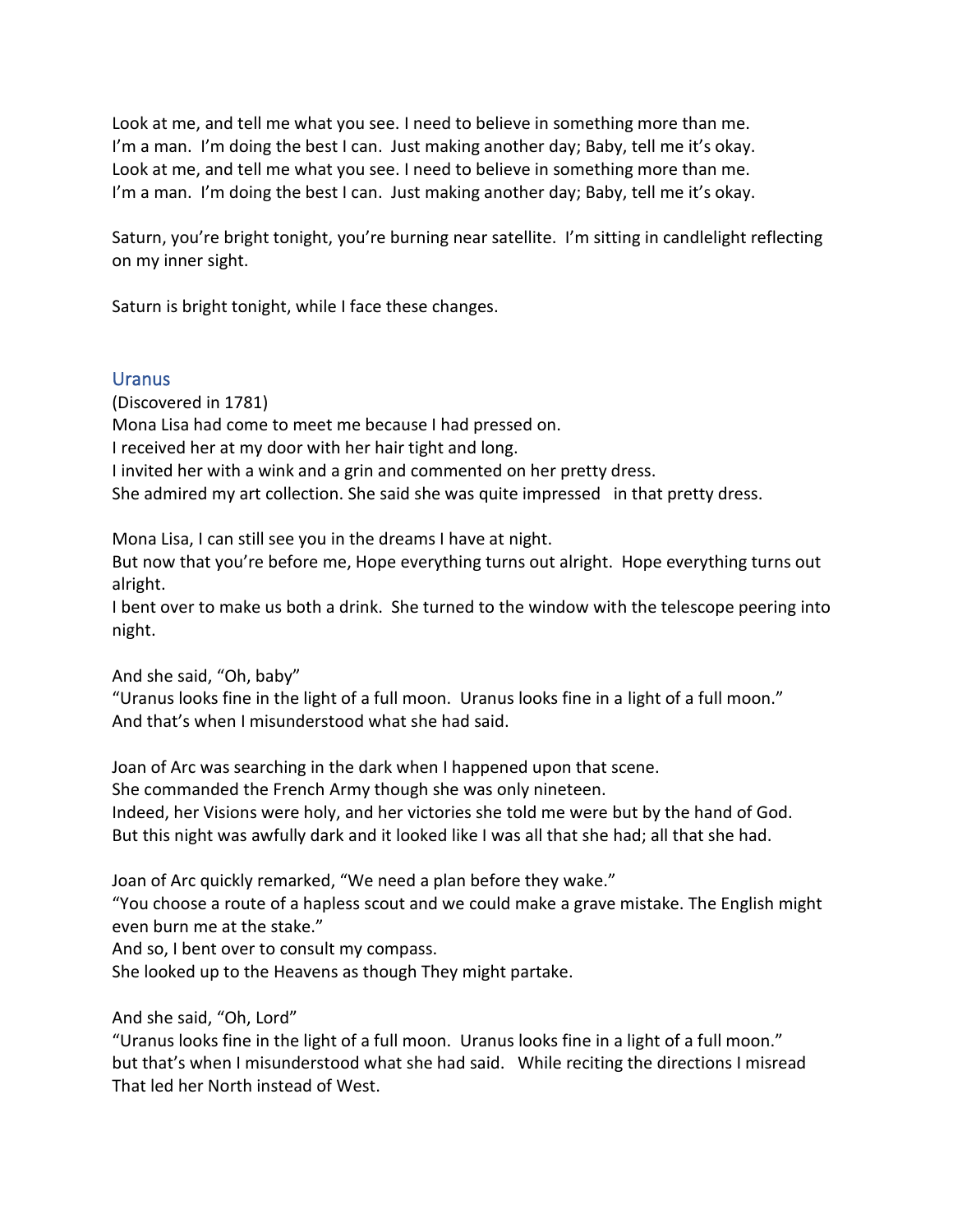Cleopatra knew what I was after when I kneeled before her throne. She was hesitant with arrogance when she heard what happened to Joan. Mark Anthony and I were on the balcony when Augustus barged in. He said I'm taking over and moreover Cleo, she's dead. He said it with a grin.

It seems she took her life from a snake bite; the poison of the deadly asp. With her aside, their attention was mine; I let out a frightful gasp. I was within their grasp. I was within their grasp. I was within their grasp.

So, I bent over to retrieve my sword. And in two strong voices that just cannot be ignored… They said, "Oh, Man…" "Uranus looks fine in the light of a full moon. Uranus looks fine in a light of a full moon." And that's when I understood what they had said. As I leaped to the ground and fled. Leaving them to ponder the next verse instead.

"Uranus looks fine!" It's Light shines bright down on Broadway *(repeat)*

Neptune *(Instrumental)*

## Pluto

Pluto's just a rock some say He's floating around in the Milky way He'll never amount to anything anyway

He's just a stray Well, that's how it is, take it from me When you're down on your luck and everyone can see You're banned from your clan on a technicality now you're drifting free

Everybody's sad when the man with the plan goes home takes his ball and his glove and what's left of his pride on the road Well, you won't catch him crying in his beer No, you won't see him shed a single tear counts it out on the snare

Pluto's just a rock some say